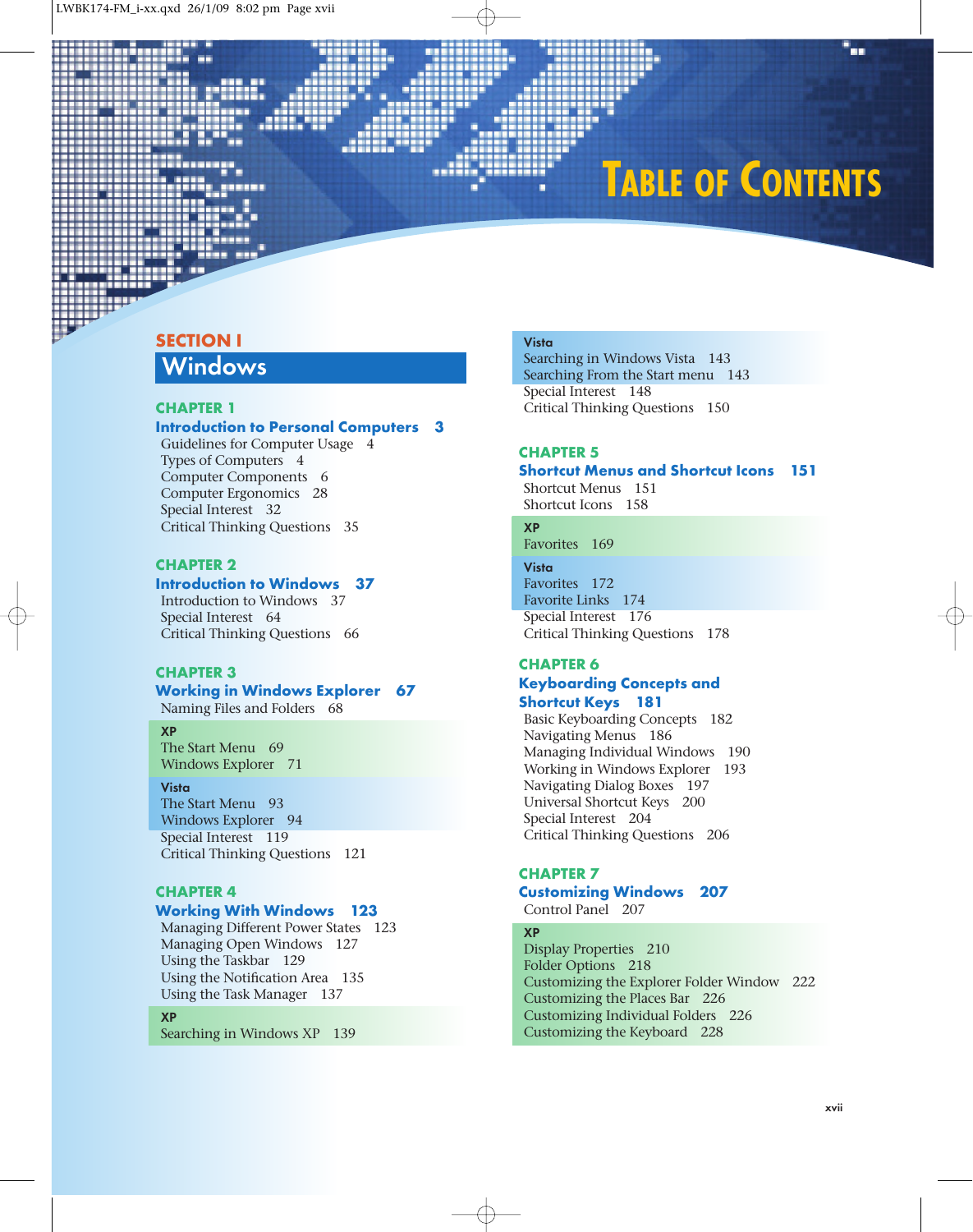**xviii EXPANDED TABLE OF CONTENTS**



Customizing the Mouse 228 Customizing Sounds and Audio Devices 229 Customizing the Start Menu and Taskbar 230

#### **Vista**

Displaying the Control Panel 240 Personalization 242 Folder Options 252 Customizing the Explorer Folder Window 255 Customizing Individual Folders 256 Customizing the Keyboard 259 Customizing the Start Menu and Taskbar 259 Critical Thinking Questions 264

### CHAPTER 8 Setting Up Your Computer 265

### Setting Up Your PC 266

Installing New Devices 271

#### **XP**

User Accounts 273 Installing New Software 277 Accessibility Options 282 Date and Time 283 File Types 284 Printers and Faxes 286 Fonts 291 Power Options 293 Regional and Language Options 296

#### **Vista**

User Accounts 296 Installing New Software 301 Ease of Access Center 305 Date and Time 306 Default Programs 307 Printers 311 Fonts 316 Power Options 318 Regional and Language Options 322 AutoPlay 322 Critical Thinking Questions 324

### CHAPTER 9

### Maintenance and Security 325

Securing Your Data 326 Maintaining Your Computer 339 Burning CDs 354 Critical Thinking Questions 359

### SECTION II

iiu

**Electronic Communication**

### CHAPTER 10

### Introduction to Networks 363

Computer Networks 363 Internet Connections 368 Establish an Internet Connection 373 Create an Ethernet Network 374 Create a Wireless Network 375

### **XP**

Managing Your Connections 376

**Vista** Managing Your Connections 385 Critical Thinking Questions 394

### CHAPTER 11

### Internet Explorer 395

Internet Structure 395 Internet Addresses 397 Websites 399 Browsing the Internet 401 Internet Explorer 404 Keyboard Shortcuts for Internet Explorer 421 Special Interest 424 Critical Thinking Questions 426

#### CHAPTER 12

### Searching the World Wide Web 427

Search Engines 428 Using Search in Internet Explorer 429 Using Google 435 Searching for Definitions 439 Reverse Search 439 Find 440 Safe Searching 441 Special Interest 444 Critical Thinking Questions 445

### CHAPTER 13

### Email 447

Email Types 447 Email Terminology 450 Set Up a New Email Account 452 Email Folders 453 Sending and Receiving Messages 454 Email Etiquette 460 Email Security and Privacy 461